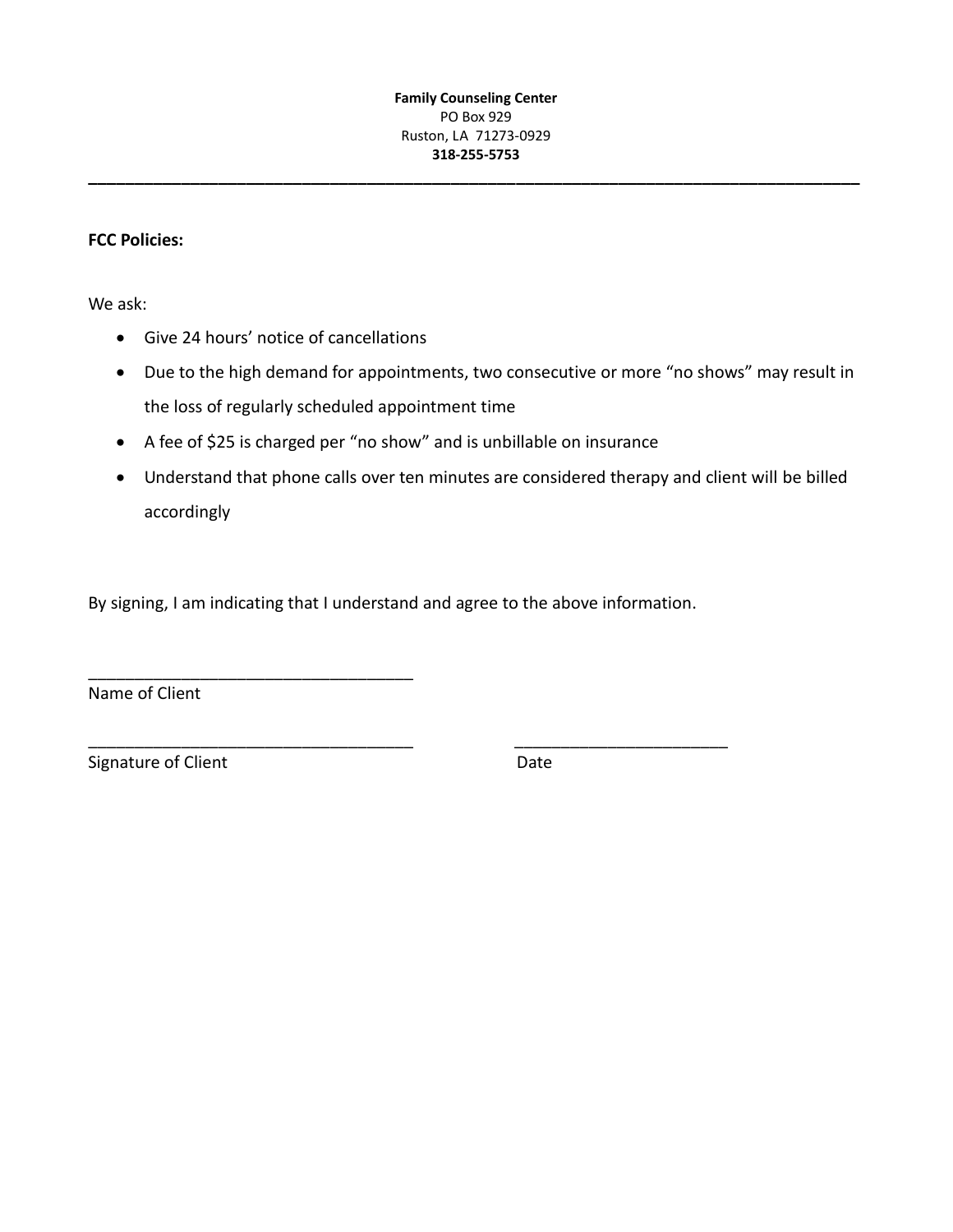# **Louisiana United Methodist Children and Family Services, Inc. Family Counseling Center 902 Deville Lane Ruston, Louisiana 71270**

## **Liability Release Agreement**

This agreement is made and entered into by and between the household and all of its members identified as, \_\_\_\_\_\_\_\_\_\_\_\_\_\_\_\_\_\_\_\_\_\_\_\_\_\_\_\_\_\_ (your name), represented herein by (your name), head of the household

AND Louisiana United Methodist Children and Family Services, Inc.

I, the same of the contract of the contract of the contract of the contract of the contract of the contract of the contract of the contract of the contract of the contract of the contract of the contract of the contract of Officers, Directors, and Staff of the Louisiana United Methodist Children and Family Services, Inc. of any liability for injury or damage, real or perceived, to myself or persons from the household I represent which may arise while receiving counseling services and any other service that may be rendered to our household prior to, during, or after the duration and completion of our service agreement entered into with the Louisiana United Methodist Children and Family Services, Inc.

I,\_\_\_\_\_\_\_\_\_\_\_\_\_\_\_\_\_\_\_\_\_\_\_\_\_\_\_\_\_\_\_\_\_\_\_\_\_\_\_\_, do assume all responsibilities for decisions, choices, and behaviors that I may individually make and for those made by any member of my household. I understand that my therapist is assisting me to think through and come to resolution of issues within my own sphere of life. My therapist is a facilitator and consultant and not the initiator, nor determination, nor determinator of my thoughts or actions for me individually or for members of my household.

I hereby declare to relieve \_\_\_\_\_\_\_\_\_\_\_\_\_\_\_\_\_\_\_\_, my assigned therapist, and any other therapist that may be assigned to assist me in the future. The Board of Directors, its Officers and Staff of the Louisiana United Methodist Children and Family Services, Inc. and its Family Counseling Center of any and all liabilities for consequences of my decisions and actions and for those of all the members of my household.

AND WITNESS WHEREFORE, of this agreement is signed and entered into on the date below indicated as witnessed.

\_\_\_\_\_\_\_\_\_\_\_\_\_\_\_\_\_\_\_\_\_\_\_\_\_\_\_\_\_\_\_\_\_\_\_\_\_\_\_\_\_\_\_\_\_\_\_\_\_\_\_\_\_\_\_\_\_\_\_\_\_\_\_\_\_\_\_\_\_\_\_\_\_\_\_\_\_\_\_\_

\_\_\_\_\_\_\_\_\_\_\_\_\_\_\_\_\_\_\_\_\_\_\_\_\_\_\_\_\_\_\_\_\_\_\_\_\_\_\_\_\_\_\_\_\_\_\_\_\_\_\_\_\_\_\_\_\_\_\_\_\_\_\_\_\_\_\_\_\_\_\_\_\_\_\_\_\_\_\_\_

**Client** Date **Date** 

Witness **Date**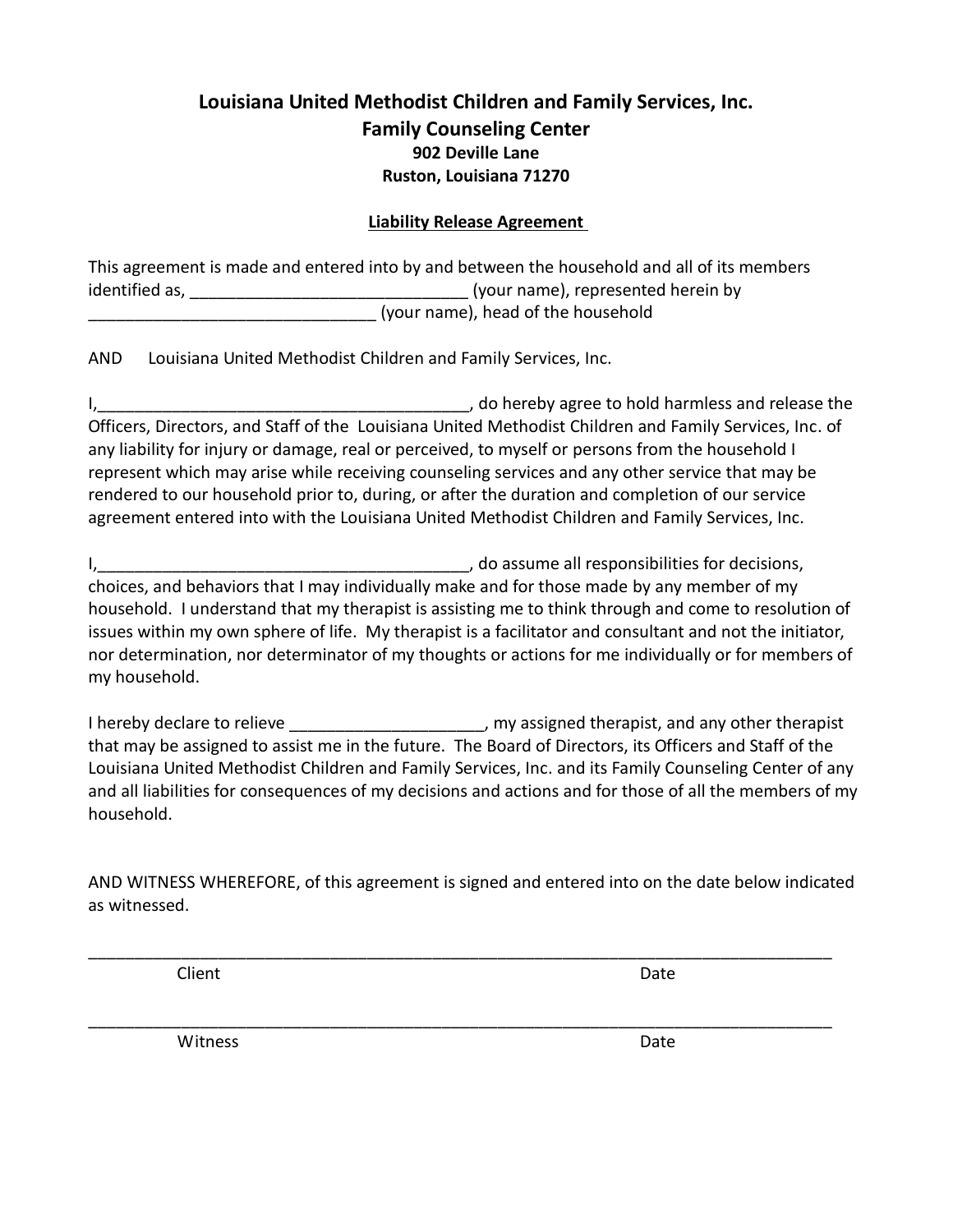# **Family Counseling Center**

**902 Deville Lane Ruston, Louisiana 71270**

## **Payment Agreement for Clients**

|                                                                    | (Client), enter into this agreement with Family                                         |  |  |  |
|--------------------------------------------------------------------|-----------------------------------------------------------------------------------------|--|--|--|
| <b>Counseling Center on</b>                                        | for the purpose                                                                         |  |  |  |
| (Month, Day, Year)                                                 |                                                                                         |  |  |  |
|                                                                    | of establishing a therapy payment plan. I understand the fee for therapy is \$120.00    |  |  |  |
|                                                                    | per fifty-minute session. This fee is to be paid at the beginning of each session. If I |  |  |  |
| qualify for the fee reduction, I agree to pay the following amount |                                                                                         |  |  |  |
|                                                                    | The Family Counseling Center will assist with filing insurance claims; however,         |  |  |  |

**each client will be responsible for making payment at the time of each office visit unless prior arrangements have been made between the Family Counseling Center and the insurance company.**

**I am aware that twenty-four hours notice is required for cancellation of all appointments. I understand that I will be charged the standard session fee for the session missed if not canceled twenty-four hours prior to appointment time except in cases of emergency. I am aware that charges for missed appointments may not be claimed on insurance coverage. I have read this agreement and agree to be bound by it.**

**Individuals who do not have insurance coverage and cannot afford the full rates may apply for a fee reduction. In order to apply for a fee reduction, I understand that I must complete an income worksheet and attach copies of my most recent tax return and three recent pay stubs.** 

\_\_\_\_\_\_\_\_\_\_\_\_\_\_\_\_\_\_\_\_\_\_\_\_\_\_\_\_\_ \_\_\_\_\_\_\_\_\_\_\_\_\_\_\_\_\_\_\_\_\_\_\_\_\_\_\_\_\_\_

*Print name Signature*

**Louisiana United Methodist Children and Family Services, Inc. P.O. Box 929 Ruston, LA 71273-0929**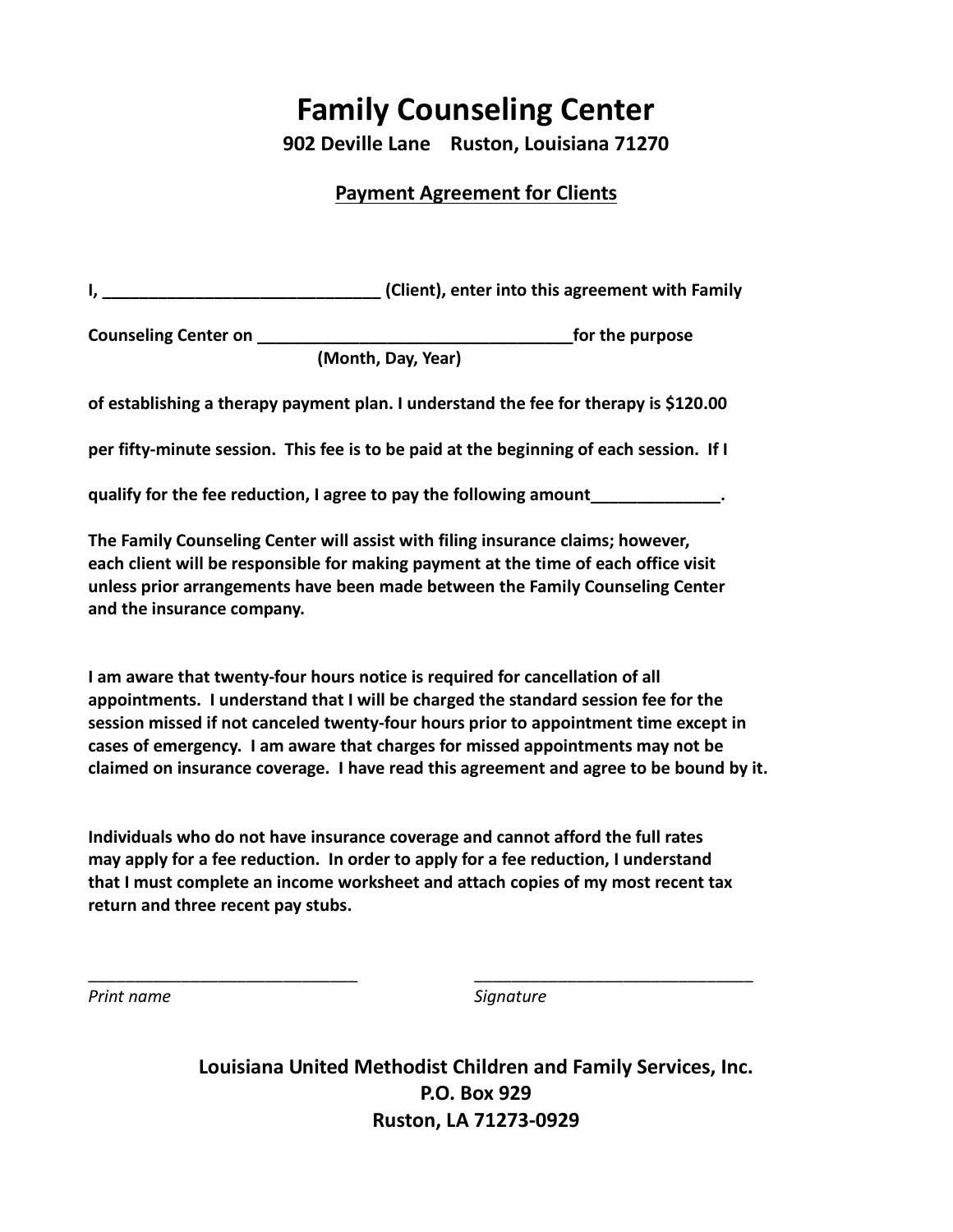# **Family Counseling Center 902 Deville Lane Ruston, Louisiana 71270**

# **OFF CAMPUS POLICY**

In an effort to meet the increasing requests for our therapists to provide services off campus, FCC has developed the following policy:

- 1. No travel beyond 20 miles.
- 2. Off-site services fee will be the same as your regular session fee of \$\_\_\_\_\_\_\_\_/hour. Fee is due before off-site visit can be made.
- 3. In order for therapists to observe children/clients in classroom settings, parent or guardian must sign a release of information form giving therapist permission to speak with teacher/principal about client and observe client in school setting.
- 4. Parent/guardian will arrange time and date of off campus appointment.
- 5. Be signing below I am acknowledging that I understand and will abide by the FCC Off Campus policy.

\_\_\_\_\_\_\_\_\_\_\_\_\_\_\_\_\_\_\_\_\_\_\_\_\_\_\_\_\_\_\_\_\_\_\_\_\_\_\_\_\_\_\_\_\_\_\_\_ Signature of Parent/Guardian and Date

| On behalf of |  | (Child/Client) |  |
|--------------|--|----------------|--|
|--------------|--|----------------|--|

Circle therapist below:

Pam Cannon / Robert Flowers / Chad Frederick / Ginny Hixon / Sharon Kilcoyne / Amy McKaskle / Marsha Watkins / Jessica Williams

Intern:\_\_\_\_\_\_\_\_\_\_\_\_\_\_\_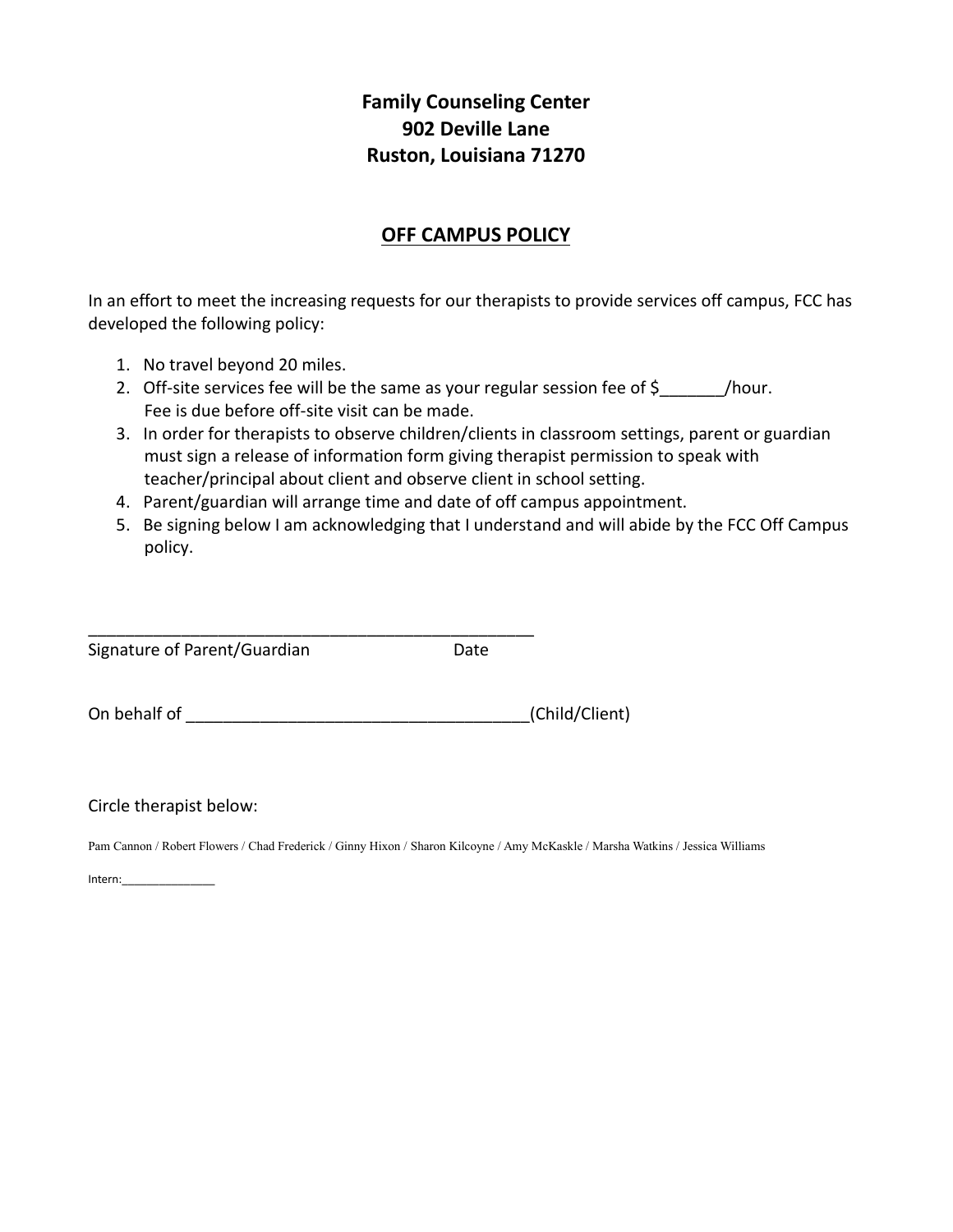**\_\_\_\_\_\_\_\_\_\_\_\_\_\_\_\_\_\_\_\_\_\_\_\_\_\_\_\_\_\_\_\_\_\_\_\_\_\_\_\_\_\_\_\_\_\_\_\_\_\_\_\_\_\_\_\_\_\_\_\_\_\_\_\_\_\_\_\_\_\_\_**

### **TO ALL CLIENTS OF FAMILY COUNSELING CENTER:**

FCC therapists believe that it is in the best interest of our child clients that we remain neutral during custody battles. We also agree that therapists who participate in custody battles put at risk the therapeutic relationship between therapist and child client. Research clearly shows that a positive relationship between client and therapist is the most important predictor of positive outcomes in therapy, regardless of the model or techniques used. Therapy should be a safe, battle free zone for our child clients and we strive to protect and maintain this relationship at all costs. We respectfully ask parents to honor their child's ability to heal by allowing therapists to remain 'on the child's side' throughout the duration of the therapeutic process.

Regarding requests or subpoenas for our therapists to testify in court regarding custody of child clients, please be advised that:

- 1. Therapists involved in counseling services are not conducting custody evaluations and therefore are not qualified to provide an opinion as to child/client placement for the court.
- 2. If required through subpoena or court order to testify, our therapists' testimony will consistently reflect that it is not our professional role to express an opinion regarding the placement of a child.
- 3. If required through subpoena or court order to testify, client will be charged \$300 per hour. Billing time begins when therapist leaves the Family Counseling Center and ends when therapist returns.
- 4. A deposit in the amount of \$600 for two hours will be required twenty-four hours prior to the assigned court date.
- 5. Documents required by the court or requested by client (such as summaries of therapy) that are expressly for the purpose of court litigation will cost \$120 per hour for preparation. Payment will be the sole responsibility of the client requesting such document.

By signing below, I acknowledge that I have read and understand the above information.

\_\_\_\_\_\_\_\_\_\_\_\_\_\_\_\_\_\_\_\_\_\_\_\_\_\_\_\_\_\_\_\_\_\_\_\_\_ \_\_\_\_\_\_\_\_\_\_\_\_\_\_\_\_\_\_\_\_\_\_\_

SIGNATURE OF PARENT/GUARDIAN DATE